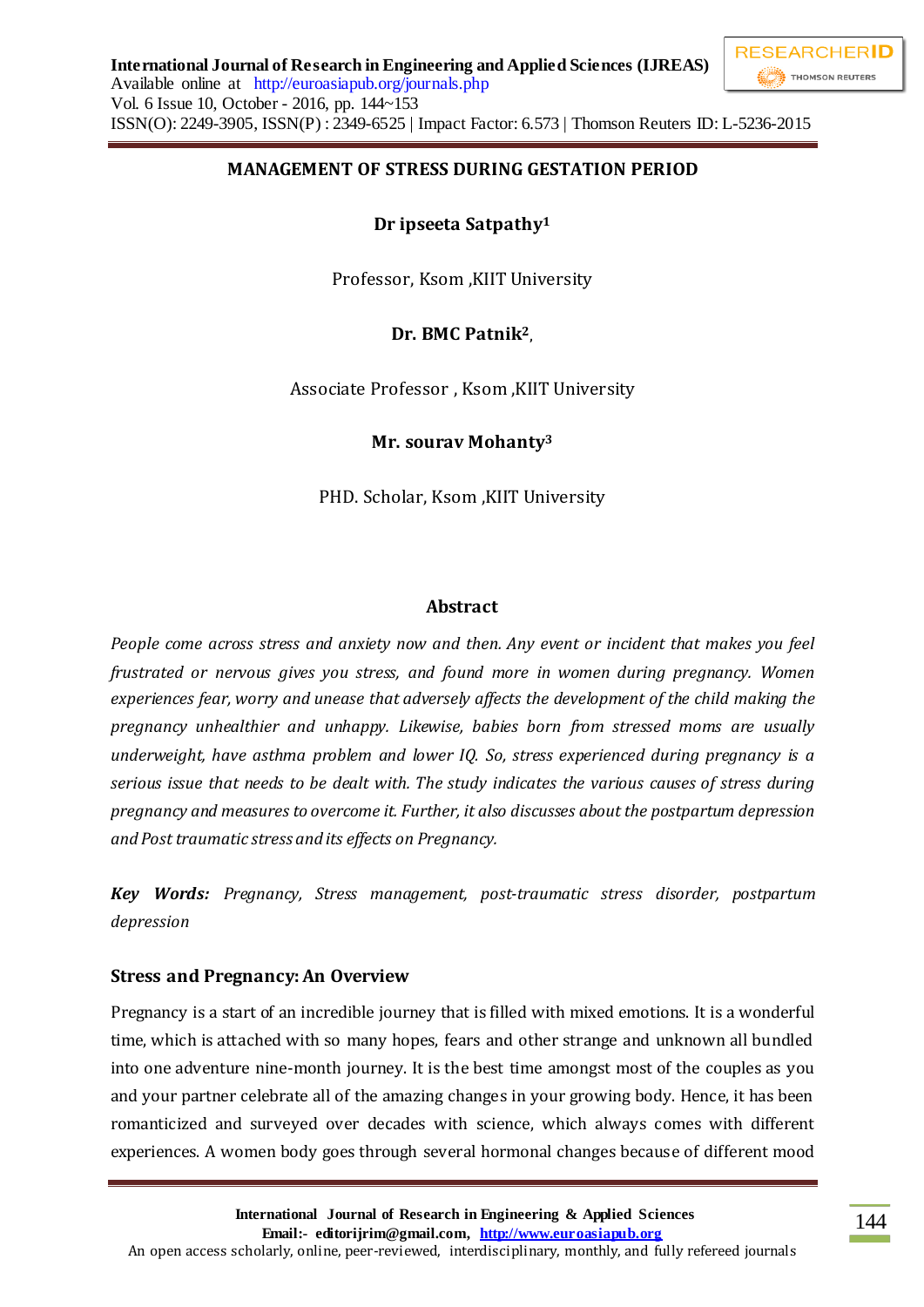swings she goes through. A woman who has average weight gains 25-30 pounds (11-15kgs) during pregnancy. It is a frustrating fact for almost every woman. Unsurprisingly, the extra weights gained stress the lower back and cause numbness and continuous pain down the leg. Moreover, the baby bump can also get in the way of daily activities. Thus, it is quite normal to feel stress during pregnancy. Excess amount of strain is the reason to have trouble in sleeping, poor headaches, deprived appetite or a tendency to overeat- all of which can have negative effects on you and your developing baby. Morning sickness during the marathon of pregnancy often makes the women feel worn-down and she will throughout the entire journey. Although pregnancy comes with joy and excitement but some found it hard to believe that they felt some anxiety during the early weeks of pregnancy. Unpleasant feelings affect adversely to the early stages of pregnancy. For example, gender disappointment creates anxiety and stress within the women that gives them fear and tension. Life is full of surprises and when it comes to unplanned pregnancy; it comes with more tremendous pressure and tensed apprehensions. To imitate pregnancy for men, a Japanese invention released in 2011 which uses balloons, footballs and water pump to get a feeling of this thrilling pregnancy.

The whole process of childbirth is a time of great change and almost every woman feel stresses at some point of time. This is totally biological and natural and we cannot deny with the fact that woman have to deal with all sorts of responsibilities that was a part of their life before they feel pregnant as well as they prepare themselves, psychologically and physically for a new arrival in their life. Although short term or acute stress may not be that bad for the development of the fetus but in certain situations long-term stress can result in negative health consequences like miscarriage or pre-mature birth. More level of stress can cause high blood pressure, which further increases the chances of having preterm labor or a low-birth-weight infant.

# **Stress can be categorized basically into two different types:**

- $\checkmark$  Acute Stress: The period of this type of stress is very short as it goes away very fast. You feel it when you dash with any vehicle or bang on the brake or a small disagreement with your partner. Any type of stress that stays only for few minutes or hours is acute stress. Every individual might have experienced acute stress at one point of time or other.
- $\checkmark$  **Chronic Stress:** The period of this type of stress is very long as it stays for a longer period of time. Some causes that lead to this kind of stress are financial problems, bad marriage, or dissatisfaction with job. In other words, any stress that stays for weeks or months is chronic stress. You adjust to this type of stress that you don't realize it is a problem. So we should try to find out ways to deal with this type of stress otherwise it may lead to serious health issues.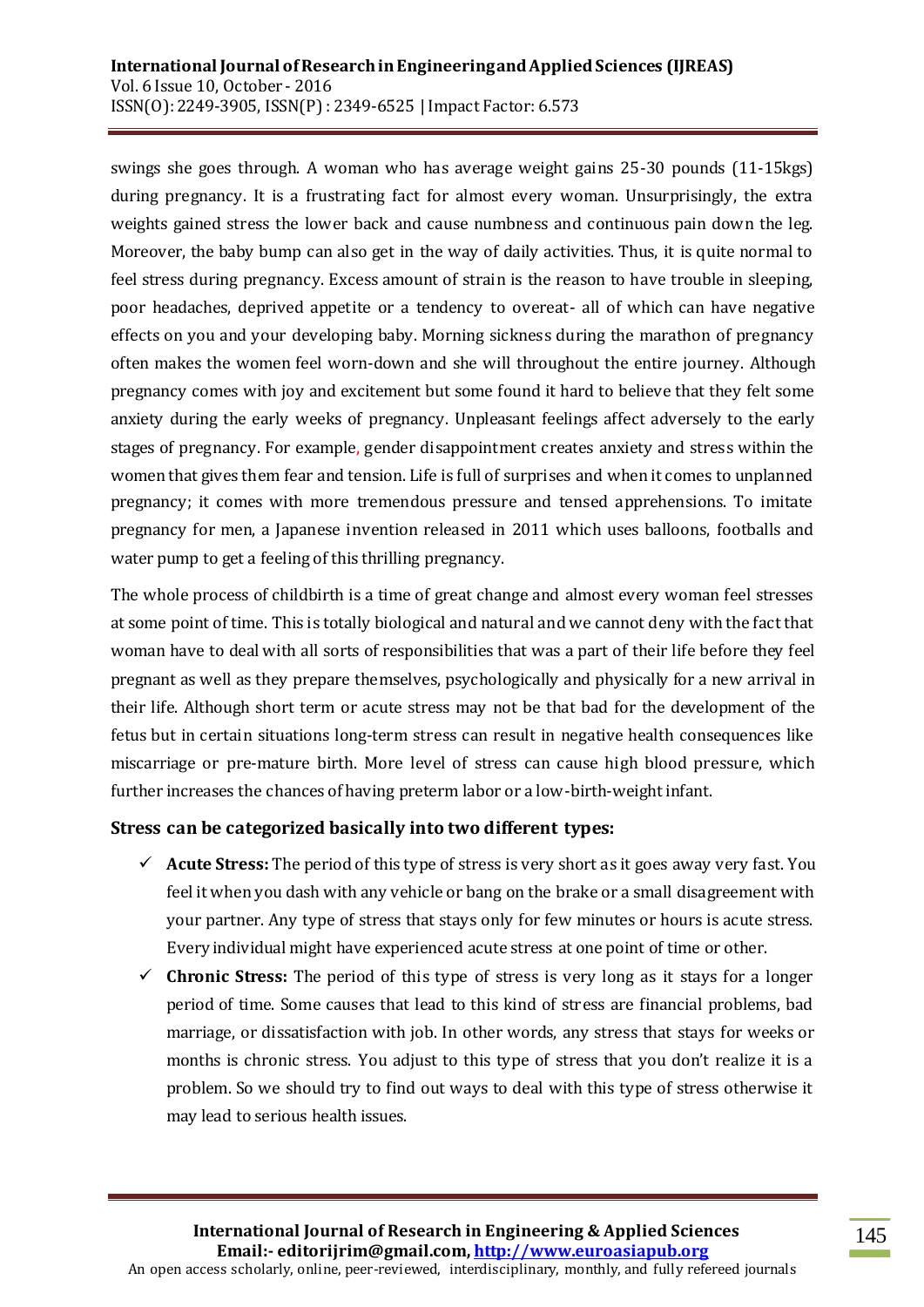# **Causes of Stress during Pregnancy:**

Every woman experiences some sort of stress during pregnancy. However, the causes of this pre-born baby stress vary from women to women. Various researches came out with causes of stress for pregnant women:

- $\checkmark$  A higher source of stress for many pregnant women involves concerns about labor and birth or the new arrival.
- $\checkmark$  Sometimes, it is a frustrating fact for women when they start gaining weight for pregnancy or the odd physical changes brings stress among women.
- $\checkmark$  The fear of how to take care of your baby needs after the birth give sleepless nights to maximum number of women.
- $\checkmark$  Various discomforts of pregnancy like sickness, unsettled stomach, constipation, getting exhausted easily etc. makes your pregnancy unhappy
- $\checkmark$  Unplanned or surprise pregnancy is never stress free. This changes your life tremendously because it suddenly gives an unexpected turn to your busy life.
- $\checkmark$  When you are employed, the job responsibilities become an extra burden for you and you need to convince your boss for your absence from job.
- $\checkmark$  The fear of sudden change of family life with the arrival of a new member to your family is another reason for stress among women.

# **Stress that can cause serious pregnancy problems:**

Regular or normal stress during pregnancy probably do not affect in a bad way but serious stress busters or long term chronic stress may lead to serious pregnancy problems, like:

- **Negative life events.** Any sudden unfortunate incidents in your life that include divorce, serious health issues or passing away of a family member, or losing a job or home.
- **Tragic events.**These are things like earthquakes, hurricanes or any attack by terrorist.
- $\checkmark$  **Long-lasting stress.** This type of stress can be caused by having financial problems, being physically harmed, having health issues or being disheartened. Depression is a situation where feelings of unhappiness last for longer period of time and do not allow an individual to lead a usual life.
- **Racial Discrimination.** Some women feel stressed due to racial discrimination during their lives. This is the prime cause why African-American women in the United States usually have premature and low-birth weight babies than women from other racial or ethnic groups.
- **Pregnancy-related stress.** Some women may feel serious strain concerning pregnancy. They may be worried about miscarriage, the health of their baby or about how they'll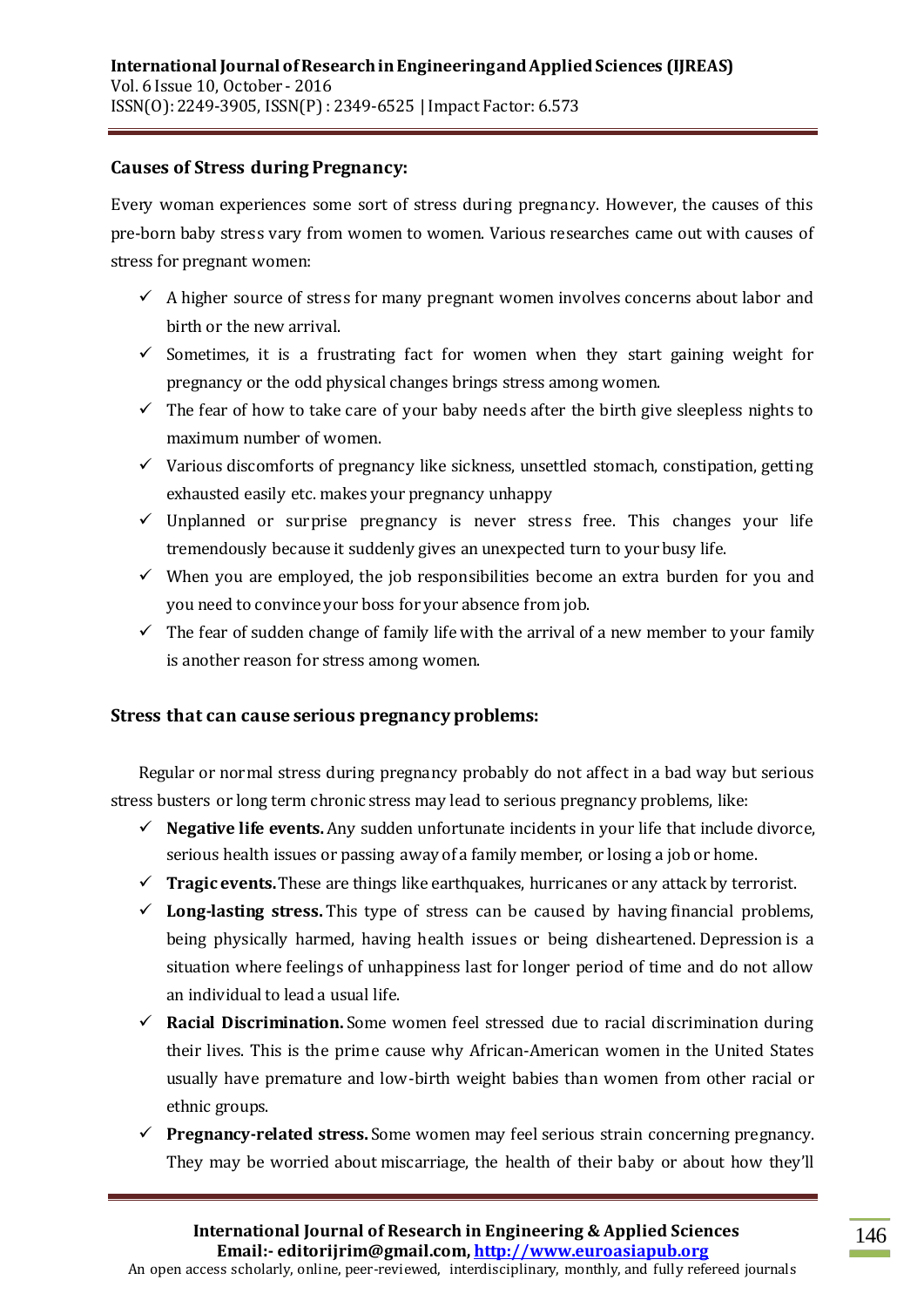cope with labour and birth or becoming a parent. If you feel in similar manner, you need to consult your health provider and find a solution to it that will relieve you.

#### **Does Stress results in Pregnancy Problems?**

It is not an easy task for any common man to understand the effects of stress on a pregnant mom. However, certain stress released hormones results in pregnancy complications. Alteration of your body's own stress management system because of long-standing severe stress triggers and exaggerates an inflammatory response that has deleterious effects on your immunity and the growing unborn baby. A long standing stress may lead to infection of uterus as it results in poor immune system that protects us from such infection. This type of infection may cause premature birth. Your reaction to any event or situation is a result of stress prevailing within you. Some women, to cope with such kind of stressful events, smokes cigarettes, drinks alcohol or takes street drugs that is harmful for the development of the baby. Further it also affects the child after birth. In the later phase, the baby's brain development or immune system gets affected. Thus high level of stress hurt both the mother and the new born baby. According to new research, the early stages of pregnancy i.e. 17weeks after conception is the crucial phase where the unborn baby gets affected due to prolonged stress experienced by the mom. The study shows, at a very early stage of pregnancy the unborn babies are exposed to their mother's stress hormones. The journal Clinical Endocrinology highlighted that increased amount of stress in would-be mom could adversely affect her offspring in many ways like in the development or growth of the child or lowering its IQ.

Several Researches shows that when the foetus meets cortisol in the maternal blood, and beyond 17 weeks, there is a strong relationship with cortisol of amniotic fluid with that of cortisol in maternal blood. When you are stressed, the activation of a "fight or flight" mode releases a lot of cortisol and other stress hormones that make your heart pump faster and have detrimental consequences on the developing foetus. This is how maternal stress affects the foetus, both during foetal life and through into childhood. It also shows that an unborn child may be open to the elements of maternal stress during the first 17 weeks in development. Thus we can presume that in some cases high level of stress during pregnancy can be unfavourable to the health of the baby. It is certainly important to stay as stress-free as feasible during pregnancy. Nevertheless, this is easier to be said that to be done in actual, because pregnancy itself can aggravate all kinds of feelings- from feeling overwhelmed, joyful and tensed. Pregnancy leads to foremost moving changes in would-be moms, from mood swings to feeling extremely worried, which may lift women's stress levels. It is thus very important that pregnant women are given enough support, relieve and excellent encouragement from their near and dear ones to make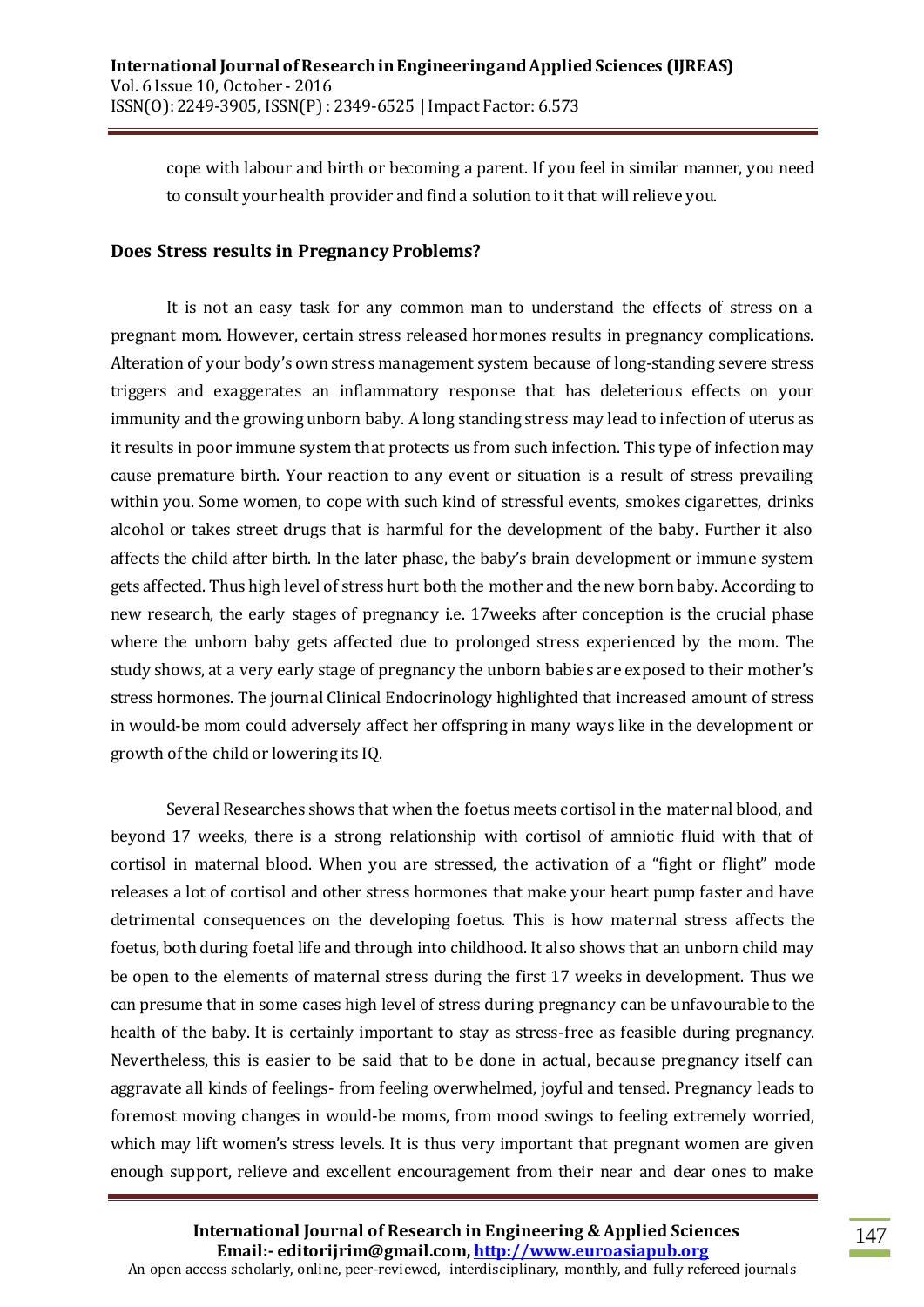sure they have a blissful and healthy pregnancy. Other way of alleviating the pregnancy stress is to take Antenatal classes that will provide you with positive feelings about this experience as you can share your experiences with women undergoing the same things as you. Prof. Glover made a study to show the decreased level of intelligence of more than 100 babies and toddlers whose mothers had suffered incredible stress during their pregnancy. The IQ of new born babies from stressed mothers was generally 10 points below average, and that of many had higher than average levels of anxiety and attention deficit problems. The research also revealed that relationship problems with the spouse were the most common reason of stress for any pregnant women. Therefore, the partner should give more attention, support and love to make the pregnancy a happy journey. Dr James McCubbin also found the effects of stress on both mother and the unborn baby. He highlighted that high levels of stress to a mom-to-be leads to low birth weight babies and premature babies. It is usually stressful for being pregnant but too much stress could permanently damage the health of the newborn child. The Journal of Physiology shows a detailed study on what changes occurs within a pregnant woman when she is stressed.

## **Stress busters**

Dr James McCubbin in his study developed a simple relaxation plan that all pregnant women should follow to have a stress-free pregnancy.

- $\checkmark$  Find sufficient time from your busy schedule to take rest and relax your body for fitness during pregnancy. Maternal stress can shape your growing baby.
- $\checkmark$  Entertainment is important for you and your baby. Allow your baby and yourself to sit and settle down calmly on daily basis.
- $\checkmark$  Get happy and feel contented. A quiet room with no disturbances works best. Lie a little at an angle to one side, usually to the left, with your belly (and baby) and use good number of pillows that will give your baby more comfort.
- $\checkmark$  Prepare emotionally. Clean your mind from distractions and other disturbances and focus on your relaxation.
- $\checkmark$  Concentrate on your breathing. Take deep breaths from your belly and avoid chest breathing and one should breathe slowly, steadily and coolly.
- $\checkmark$  Focus your physique. Try to make out pressure in your body's core strength groups.
- $\checkmark$  Dream yourself in your much loved soothing place-maybe on the seashore, by a watercourse or on a mountain top.
- $\checkmark$  Perform and take pleasure in the enjoyable feelings that you have given to yourself and yourbaby. Do it at least once a day for 20 to 30 minutes.

The baby charity Tommy's called on family unit, associates and employers of pregnant women to provide support and encouragement to help them lessen stress. Unsurprisingly,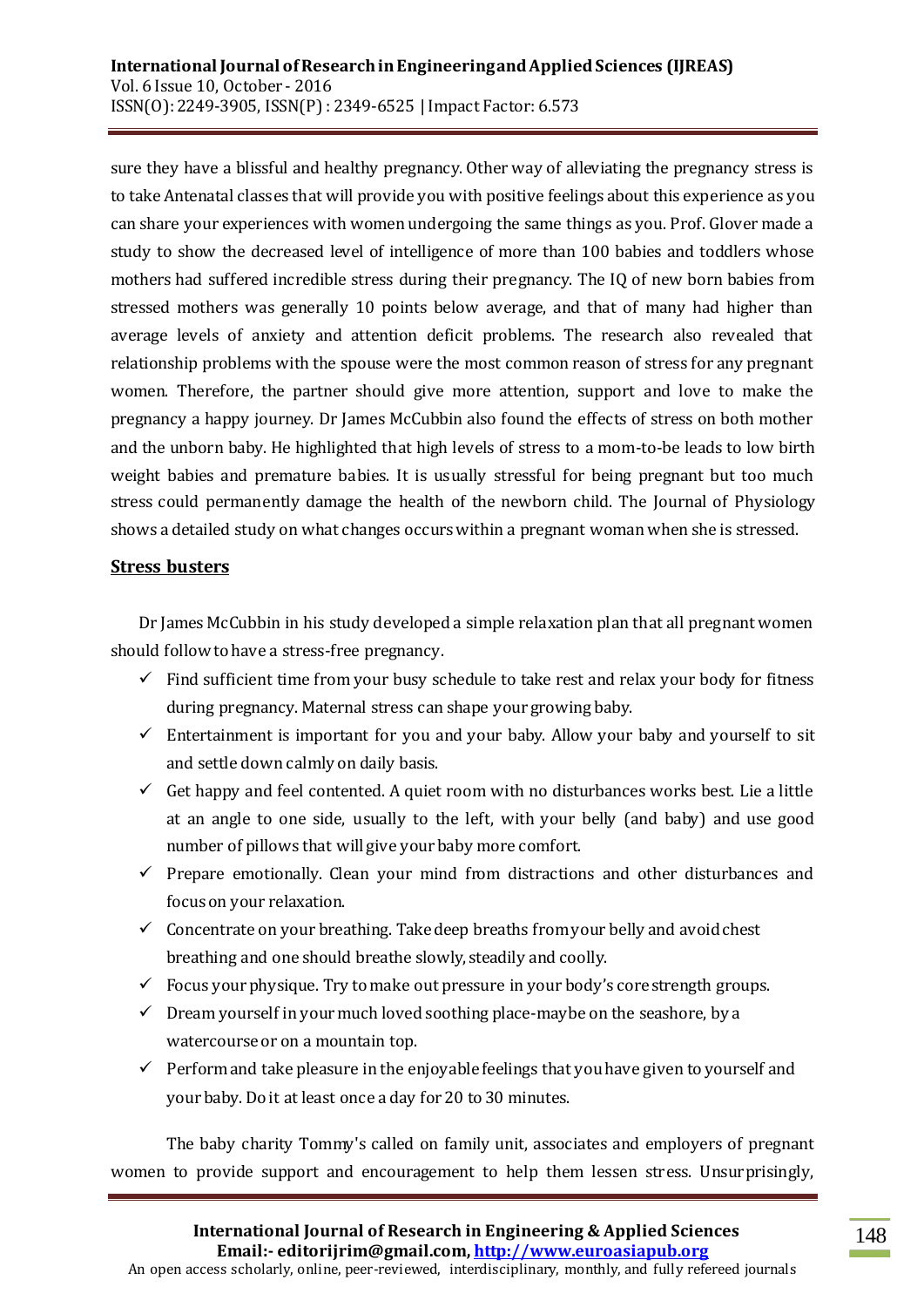pregnant women have a lot of things to worry about. Some are worried about their increasing weight where as other women are worried about their diet or impending birth. They are also tensed about all the work they have to do before they start their maternity leave. Few of would be moms are also worried about bonding with the unborn baby, breastfeeding and whether you will be able to pacify your crying new born. Hence, it is quite normal to feel apprehensive during pregnancy, and some level of stress seems almost unavoidable. In certain ways women feel blessed when being pregnant. Preterm delivery is associated with prolonged bouts of stress during pregnancy. While some stresses may be inevitable, there are steps you can take to reduce your stress levels throughout the pregnancy.

# **Steps to reduce the stress level during pregnancy**

## **Relax and Focus on your baby**

Don't hesitate to relax as much as you can because this is the time your changing body demands lots of relaxation for yourself and your unborn. So don't feel guilty about it and take ample rest. Your unborn baby can hear you from about 23 weeks so this is the best time to bond with your baby so chat and sing to your unborn baby. Listen to your body. You need to sleep for longer hours as your body is working hard to feed your unborn growing baby. So go to bed early, whenever you feel tired or exhausted. Make sleep your priority, frequent naps and sleep is recommended to remain stress free, suggests Hibbert.

### **Talk about it**

If you are apprehensive about your delivery, or baby's happiness or any other matter you should always try to distribute your feelings with your spouse. Don't be hesitant to convey how you are really feeling. You may find that you share parallel worries as your partner does and you were unaware about it. Sharing problems can give relaxation to both. If your concerns don't reduce then admit your worries near other would-be moms who are going through same phase of pregnancy. Perhaps, that may give you little relief.

### **Eat Well**

Eating good healthy diet is essential for your mind as well as your body. At this point of time ensure you have adequate fatty acids, vitamins and minerals that can boost your mood. Depression can be reduced by consuming omega-3 fatty acids that are found in oily fish and sea foods. Try to have oily fish thrice a week that will boost your mood as well as boost your feelings of well-being. Other than that nut, seeds are a must to snack on, along with chicken, eggs, yoghurt and cheese as these are the rich sources of an essential amino acid called Tryptophan that is not synthesized in human body. Tryptophan helps in increasing the blood levels of two important brain chemicals namely Serotonin and Melatonin that help you sleep well and boost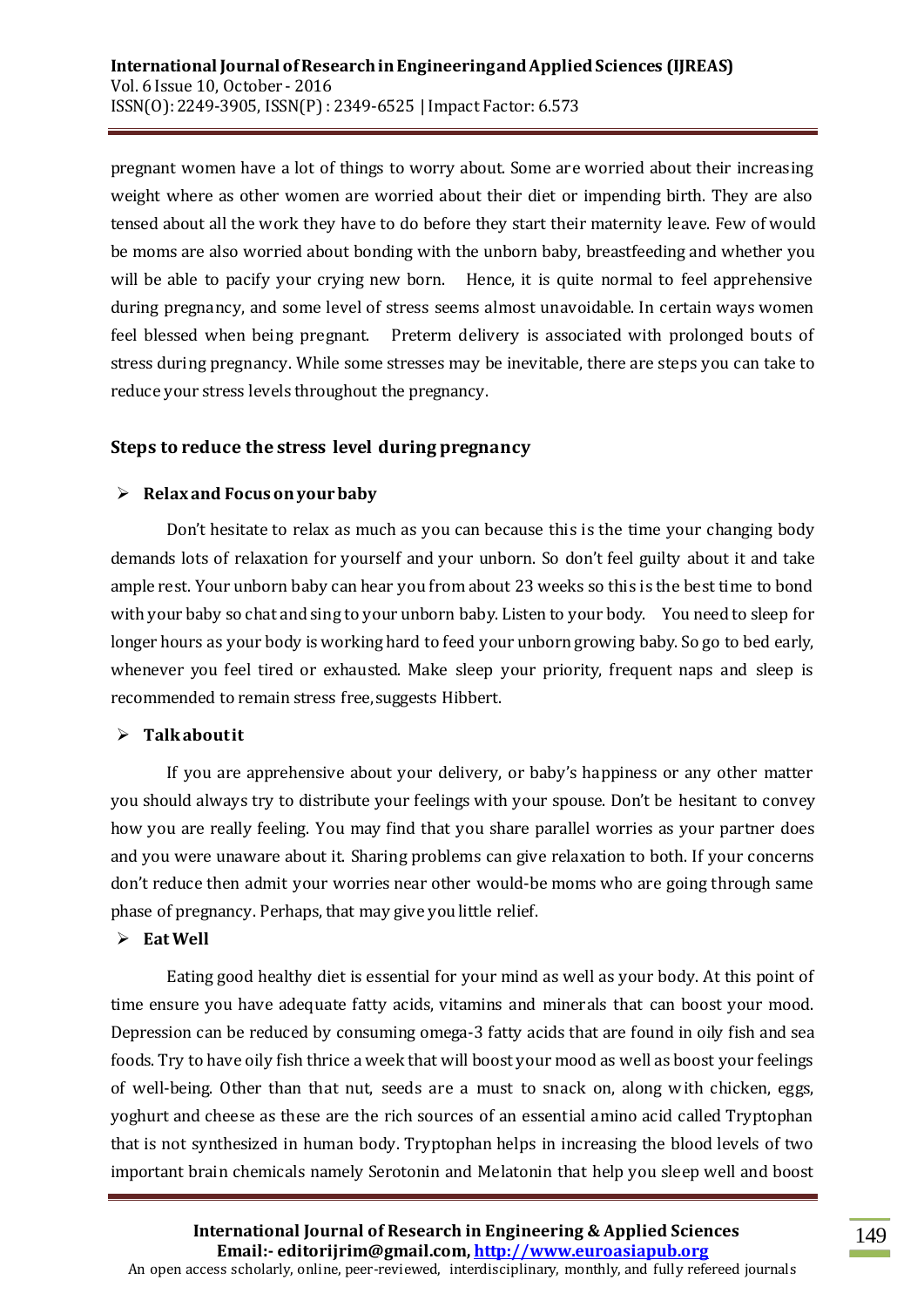your feelings of well-being. Further you should avoid dehydration by drinking sufficient amount of water daily (at least 1.5 to 2.0 liters/day).

### **Exercise gently**

Doing gentle exercises are not unsafe during pregnancy rather they help to improve your mood and control your anxieties and emotions. So try to include exercise in your daily routine and try to take small walks in regular intervals and pop out for some fresh air, no matter if it is only for 10mins it will release your stress and give you relief.

## **Prepare for family life**

Take some useful tips from your friends and peers having young babies, from whom you will learn parenthood by spending some quality time with them.

## **Prepare for birth**

Visiting your delivery site before hand is a good idea to make you feel more confident and in control. The right support should be taken from the doctor that will help you set your mind at rest. You should take control of your fear and take yourself into the picture fully.

### **Money concerns**

The worries of financial crisis create considerable stress. If you are upset about how you are going to afford good baby clothes and toys, then you can always borrow some clothes from friends and family. A baby actually doesn't need too much in the early stages. You probably can buy good quality used items from the local children's centre. Money does matter but getting stressed for money may harm your unborn.

### **Treat yourself**

The best way of keeping yourself relaxed is laughter. So, call your friends, go for outing and watch comedy movies that will make you laugh loud. Laughter releases such hormones that lifts your mood and keep you happy. Pregnancy is the perfect time to give yourself the best of things. So gift yourself with all those beauty treatments you usually never think about. You should get pedicure, manicure, or a body massage for the betterment of your health. You can also opt for your own mini spa at home, when you are saving money. But you need to be nice and good to yourself. You deserve it.

# **Dealing with commuting**

Commuting gives lots of stress during pregnancy. Avoid rush hours, by taking due permission from your employer. While travelling in public transport, make sure you get a place to sit. Never hesitate to ask for a seat in case you are not offered. Don't feel embarrassed. Pregnant women are entitled to priority seats, people just needed to be reminded.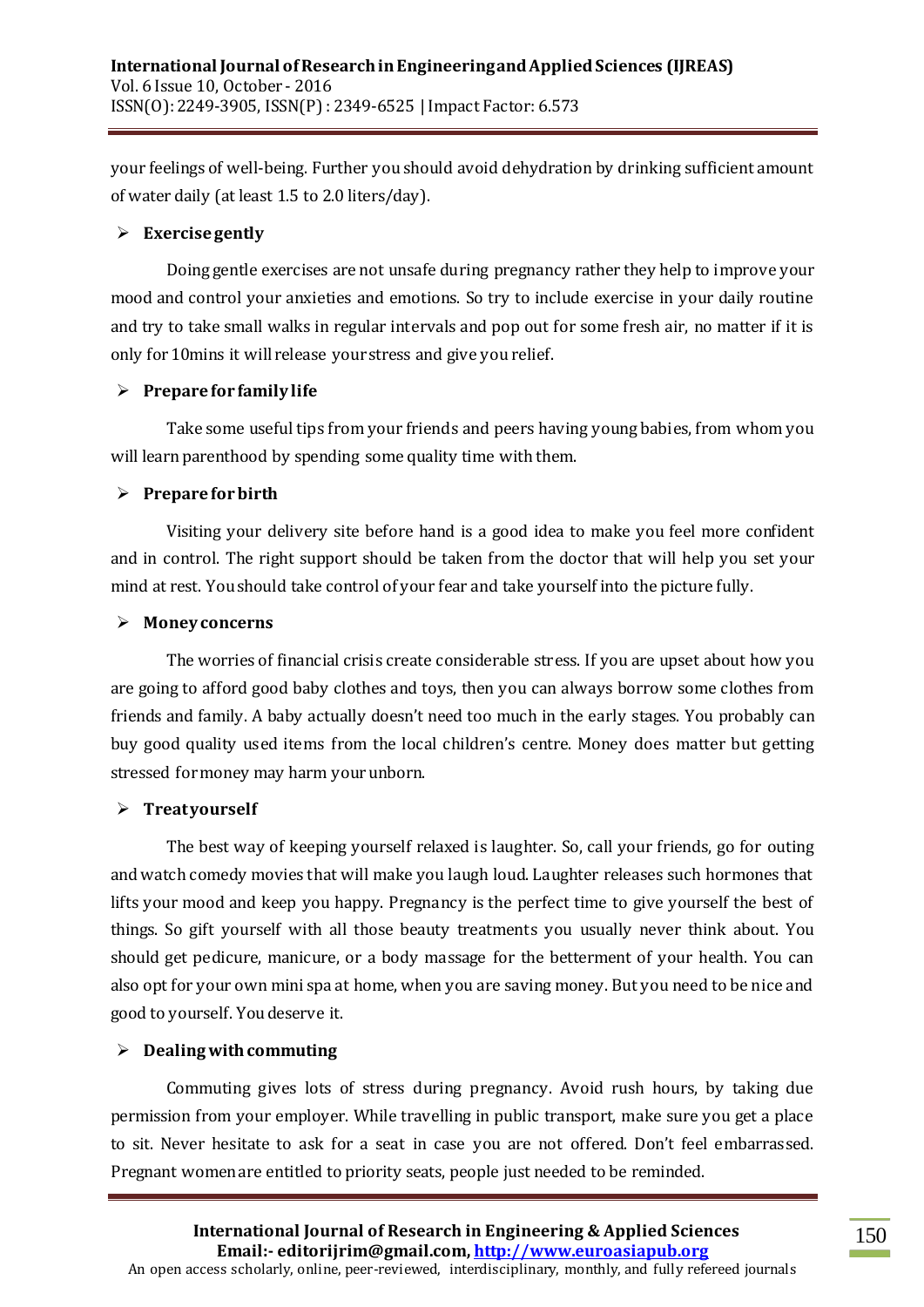#### **Practice complementary therapies**

Massage in a wonderful way to de-stress yourself. Many salons provide pregnancy massage treatments that are perfectly safe during pregnancy. Meditation and positive visualization techniques are free, and best to keep yourself relaxed and stress free. Meditation helps to lower the level of stress hormone cortisol. If you are unable to do yoga or disinterested for yoga, then you sit in a quiet and calm place and close your eyes. Do this for few minutes. This is a fantastic way to have smooth and uneventful childbirth.

### **Feel your feelings**

Hibbert suggested denying or escaping from your own feelings will pile up more stress; hence emotions should be shared or expressed with someone you trust. You should never forget *"Sharing is Caring"*. Allow someone who cares for you, be with you, hold your hand, listen and feel it with you. Another best approach she recommended is to channel your emotions into art such as writing, painting, drawing or music, or tapping your legs slowly. Keeping a pregnancy journal is what most of pregnant women do and later they share it with their babies when they get older.

### **Comfortable Clothing**

Try to adapt to the attire that pregnant women wears. Purchase few clothes that make you look good and you feel comfortable also during pregnancy. Comfortable Clothing is essential during pregnancy. Wearing comfortable clothing allows you to walk more freely, stay peaceful and thus reduces stress. You should enjoy this amazing time of pregnancy. Remember to pamper yourself and let others pamper you too.

### **Sing a Song**

Humming in your head, even if you are not capable of carrying a tune is one of the best ways to de-stress yourself, as music helps control cortisol levels in the body.

### **Post-Traumatic Stress Disorders**

Post-Traumatic Stress Disorder (PTSD) is the troubles faced or experienced by pregnant women after visualizing a dreadful or awful event such as rape, violence, a terrorist attack or a natural calamity or any death of near and dear ones. The various disorders that women experiences are:

- $\checkmark$  Extreme Nervousness
- $\checkmark$  Flashbacks of the incident
- $\checkmark$  Nightmares
- $\checkmark$  Physical responses like fast heartbeat rate or serious sweating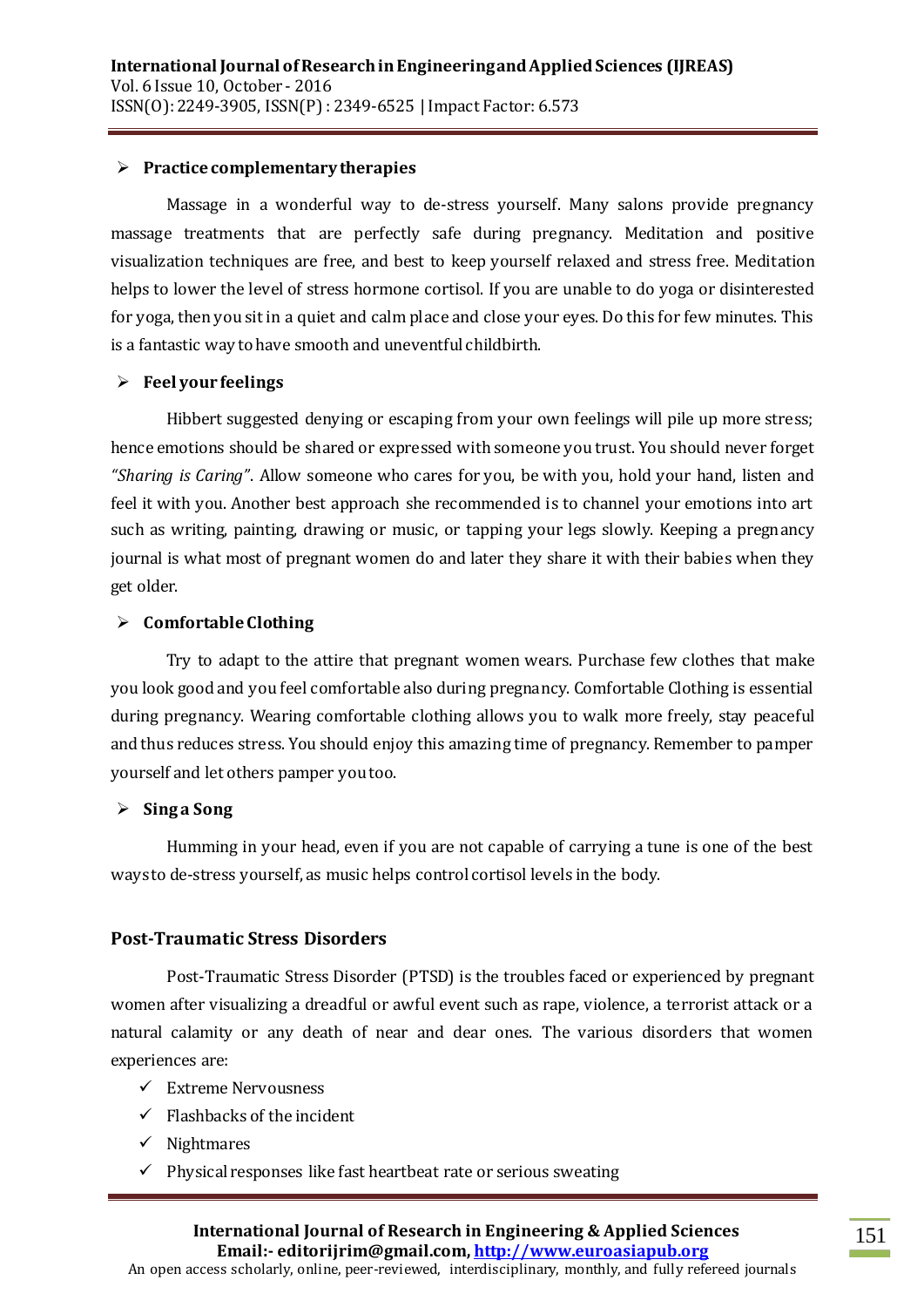- $\checkmark$  Escaping of people and activities once you enjoyed
- $\checkmark$  Guilt
- $\checkmark$  Negative Mood
- $\checkmark$  Disturbed Sleep

Researchers say 8 women among every 100 women which are 8% may have PTSD during pregnancy. Women coming across this kind of problems usually have premature babies or low-weight babies. Further, they show other risky health behaviors, such as increasing drinking or smoking habits or any hidden drugs which results in pregnancy problems. Postpartum depression can adversely affect the bond between the mother and her child. Subsequently, it also affects the development of the child, such as problems of behavior, cognition and emotion. A recent diagnosis found that 35% of pregnant women suffering from post-traumatic stress disorder were more likely to deliver a premature baby than were other pregnant women, this was revealed by a study of more than 16,000 births.

Hence, it is advised to consult to your care provider or any health professional that will show you the ways of coping with PTSD. The baby charity Tommy's called on the family, friends and employers of pregnant women to provide affection, support and reassurance to help them reduce stress.

### **Conclusion**

Life is very complicated and never hassle-free. Stress is unavoidable and inseparable. Many women think they will be relieved once the baby comes, but usually it's the opposite, as stress increases once the baby arrives. However there are ways that any pregnant woman can undertake in coping and dealing with the stress and making their life better. By doing so, the journey of nine months will be a healthier, smoother and happier one. After all this is a great time to "give yourself some love". You should be rather happy that the number of days of meeting your own new baby is reducing. Your wait will be soon over and the baby will be in your arms, this wonderful feeling will reduce your stress and will provide your happiness to deal with yours tress. Don't forget you have a million things to prepare and do before the junior arrives, keeping this excitement alive you can easily deal with your emotional problems. Sooner you are going to meet your baby for the first time, and these little worries you are facing while you are pregnant will seem insignificant. Hence, look forward to the end of your most-awaited nine odd months of long journey called "pregnancy".